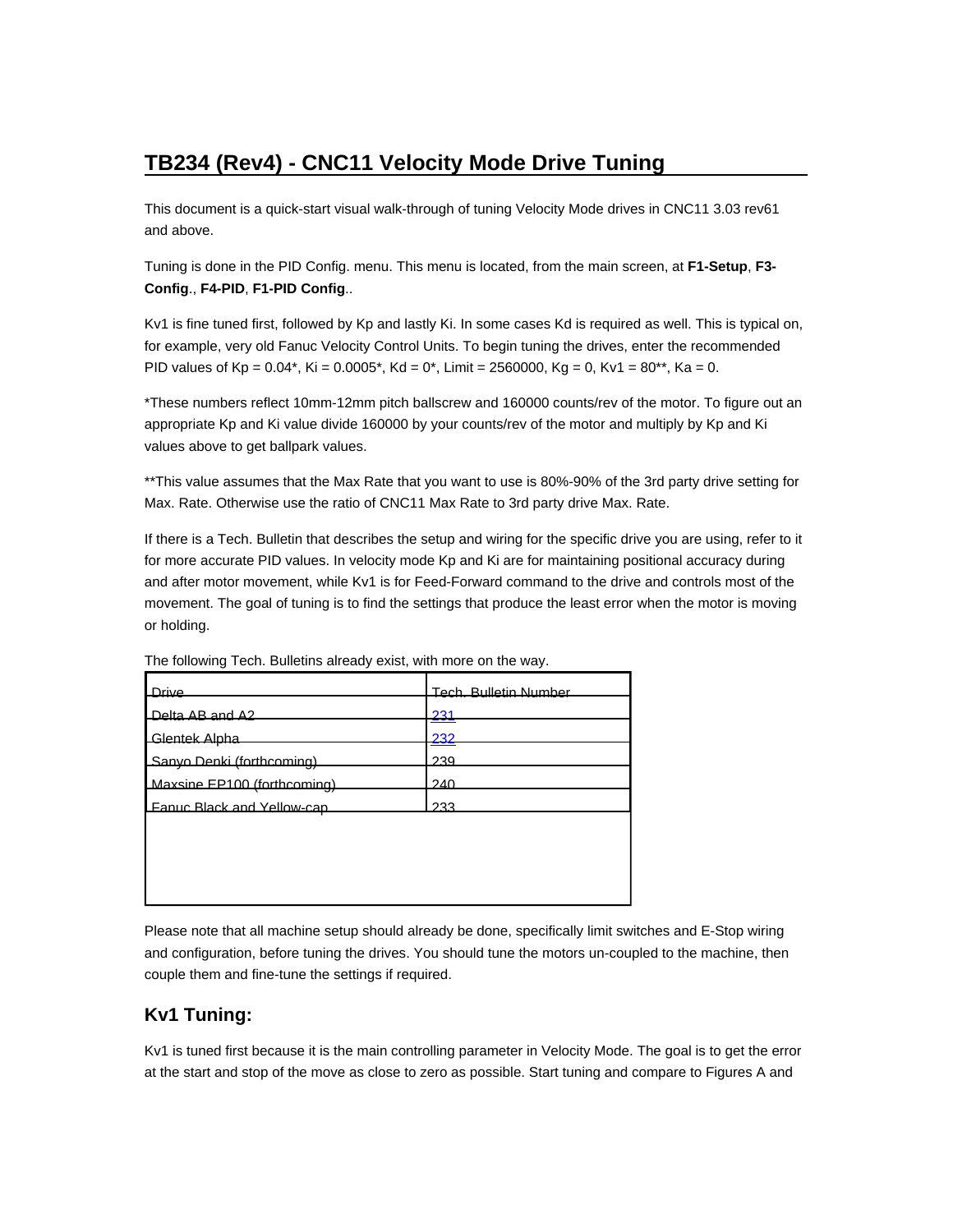B below and Figures 1-5 following the PID Setup Menu. For plots that look like Figure A, increase Kv1 until the error at the start of the move is as close to zero as possible without going across zero to the negative. For plots that look like Figure B decrease Kv1 until the error goes positive then bring it back so it is as close to zero as possible.



### **Kp Tuning:**

Once Kv1 is tuned, start adjusting Kp. Compare plots to Figures C, D, and 6-10. Increase Kp until oscillations start to look like Figure C. Note this value then decrease Kp until oscillations start to look like Figure D. Note this value. Find the average of the two values by adding them together and dividing by 2, then type that value in for Kp.



## **Ki Tuning:**

Now that Kv1 and Kp are tuned, start tuning Ki and compare to Figures E, F, and 11-15. Reduce Ki until there is an obvious offset in error away from zero like Figure E. Increase Ki until the offset just goes away and use that value. Compare to Figure F below. Set the Limit value to 50/Ki. This will prevent the Ki term from growing too large in extenuating circumstances.



## **PID Setup Menu**

The PID Setup Menu has changed and now contains an oscilloscope-like tuning screen with the PID parameters. This allows for fast and accurate tuning of PID values. Go to the PID Setup screen by hitting F1 <Setup>, F3 <Config.>, F4 <PID>, F1 <PID Config.>. This is the main screen where the tuning occurs.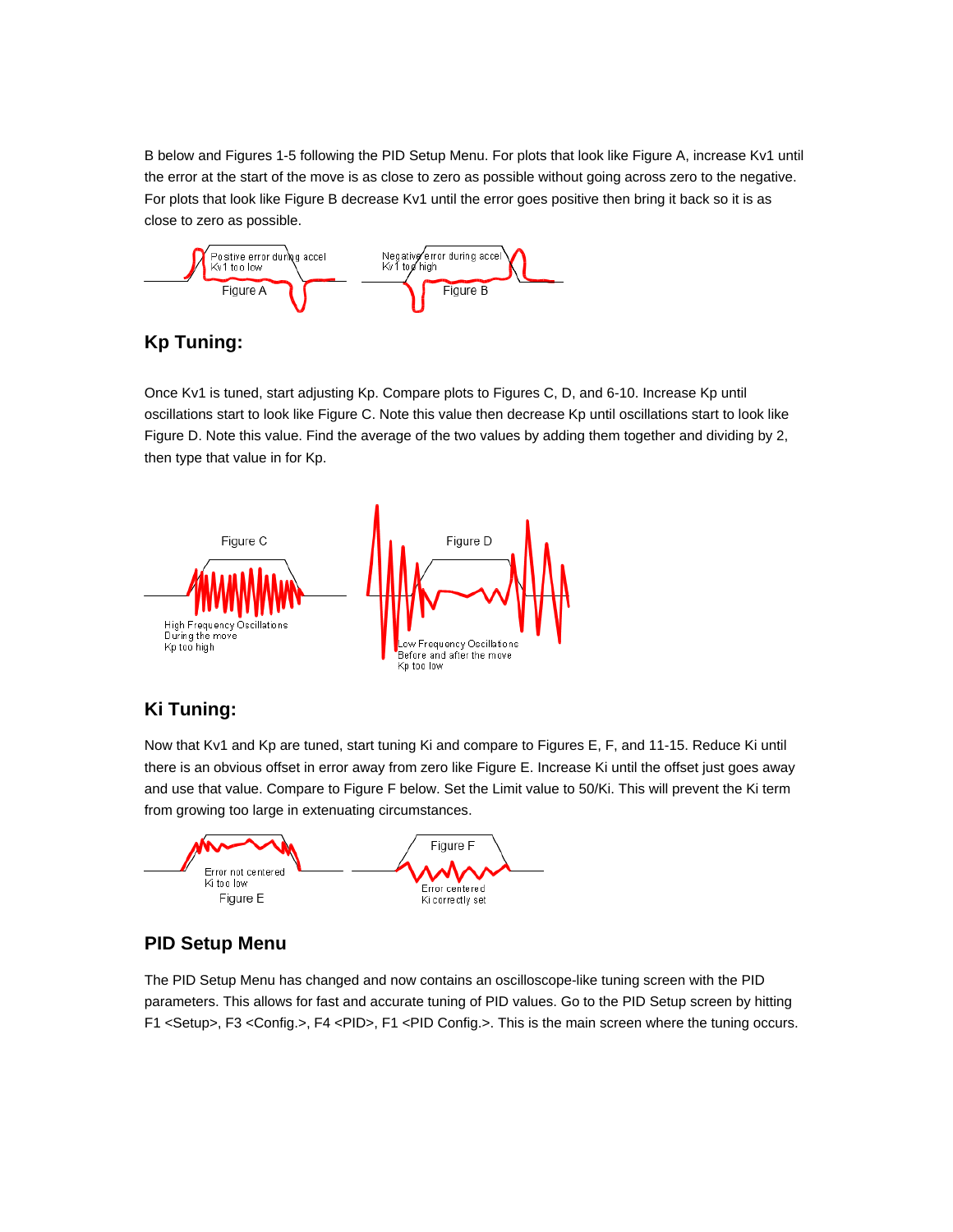| Axis X - Looping<br>0.000, 0.000<br>Unused<br>Unused<br><b>Unused</b><br>Unused | <b>Visible</b><br><b>Visible</b><br><b>Visible</b><br>Hidden | Scale<br>1.00<br>1.00<br>1.00<br>0.01 | Offset<br>0.00<br>0.00<br>0.00<br>0.00 | Value<br>0.000<br>0.000<br>0.000<br>0.000 | 100<br>$\bullet$ |  |    |
|---------------------------------------------------------------------------------|--------------------------------------------------------------|---------------------------------------|----------------------------------------|-------------------------------------------|------------------|--|----|
|                                                                                 |                                                              |                                       |                                        |                                           | $-100$<br>œ      |  | 10 |

| Axis | Кp     | Ki              | Κd     | Limit   | Кa     | Kv1     | Ka     | Accel. | Max Rate |
|------|--------|-----------------|--------|---------|--------|---------|--------|--------|----------|
| x    |        | 0.0200 0.000040 | 0.0000 | 1250000 | 0.0000 | 50.0000 | 0.0000 | 0.2000 | (300.0)  |
| Y    |        | 0.0200 0.000040 | 0.0000 | 1250000 | 0.0000 | 50,0000 | 0.0000 | 0.2000 | (330.0)  |
|      |        | 0.0200 0.000040 | 0.0000 | 1250000 | 0.0000 | 50.0000 | 0.0000 | 0.2000 | (300.0)  |
| A    |        | 0.0200 0.000040 | 0.0000 | 1250000 | 0.0000 | 50.0000 | 0.0000 | 0.2000 | (300.0)  |
| в    |        | 0.0200 0.000040 | 0.0000 | 1250000 | 0.0000 | 50.0000 | 0.0000 | 0.2000 | (0.0)    |
| N    |        | 0.0200 0.000040 | 0.0000 | 1250000 | 0.0000 | 50.0000 | 0.0000 | 0.2000 | (0.0)    |
| N    | 0.0200 | 0.000040        | 0.0000 | 1250000 | 0.0000 | 50,0000 | 0.0000 | 0.2000 | (0.0)    |
| N    | 0.0200 | 0.000040        | 0.0000 | 1250000 | 0.0000 | 50,0000 | 0.0000 | 0.2000 | (0.0)    |

Autotune file not found or invalid data. Run Autotune

| Edit    | Run     | Ranges | Toggles | Zoom | Zoom | Zoom |      | Change   Save & | Save & $\vert$ |
|---------|---------|--------|---------|------|------|------|------|-----------------|----------------|
| Program | Program |        | & Pan   | In   | Out  | All  | Axis | Apply           | Exit           |
|         |         |        | F4      | F5   |      |      | F8   |                 |                |

#### **Button Overview**

- F1 <Edit Program> brings up the program that will be executed. It is called PID\_collection\_moves.txt. This is a standard G-Code program. The default program moves the X axis 0.5? back and forth at 100 inches/minute.
- F2 <Run Program> goes to a screen that prompts for Cycle Start to be pressed. Once that is done, the program will start running and come back to the view above.
- F3 <Ranges> allows manual changing of the horizontal and vertical axes on the screen. This allows you to refocus what is displayed.
- The Zoom In/Out/All buttons, F5, F6, and F7 respectively, change the viewable range on the screen in both horizontal and vertical directions.
- F8 <Change Axis> changes the axis from which data is gathered. Only one axis can be shown at a time. If you can see that the motor is moving, but nothing shows up on screen push this button to see if the wave-form shows up. Only axes labeled X, Y, Z, U, V, W, A, B, or C can be shown on this screen.
- F9 <Save and Apply> should be used after running a job, if you want to stay on this screen.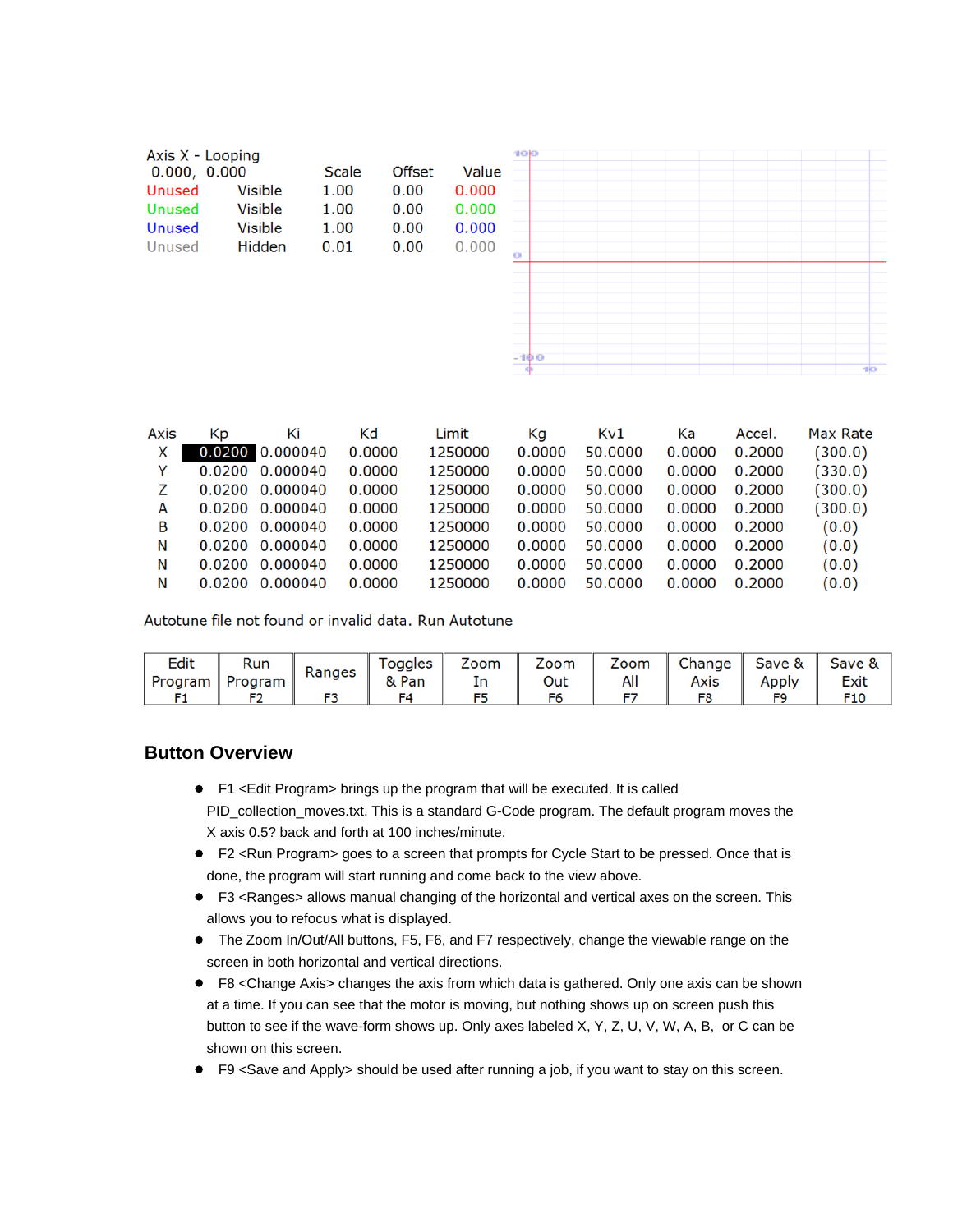- F10 <Save and Exit> goes back a screen to the PID menu.
- Esc. If you wish to discard changes.

#### **General Tuning Procedure**

- Make sure you are in the middle of travel and there are no faults.
- Open the tuning program by pushing F1 <Edit Program> from the PID Config. screen as seen above. Change the axis labels to match with what axis you are tuning.
- Change the feedrate to a typical cutting speed for best results. Any speed may be used, however, the speed you are tuning at will be most accurate in positioning.
- Change the move distance in the program to be something that will allow the motor to get up to speed and be at speed for a few hundred milliseconds. This is observed by noting a flat in the RED ExpV line. The faster the move speed, the longer the distance must be to get up to speed.
- A bi-directional move is recommended to prevent running out of travel as the program continues to cycle.
- Save and close the program.
- Hit F2 <Run Program> and then Cycle Start to begin running the program.
- Move the cursor over to Kv1 for the axis that is moving and using the PageUp or PageDown for a 1% change and Shift+PageUp or Shift+PageDown key for a 10% change, modify Kv1 according to the Kv1 tuning page.
- Next, modify Kp according to the Kp tuning page.
- Lastly, Modify Ki according to the Ki tuning page.
- Move on to each axis in turn and tune each one as specified above.
- When tuning is complete save a report and email it to Tech. Support.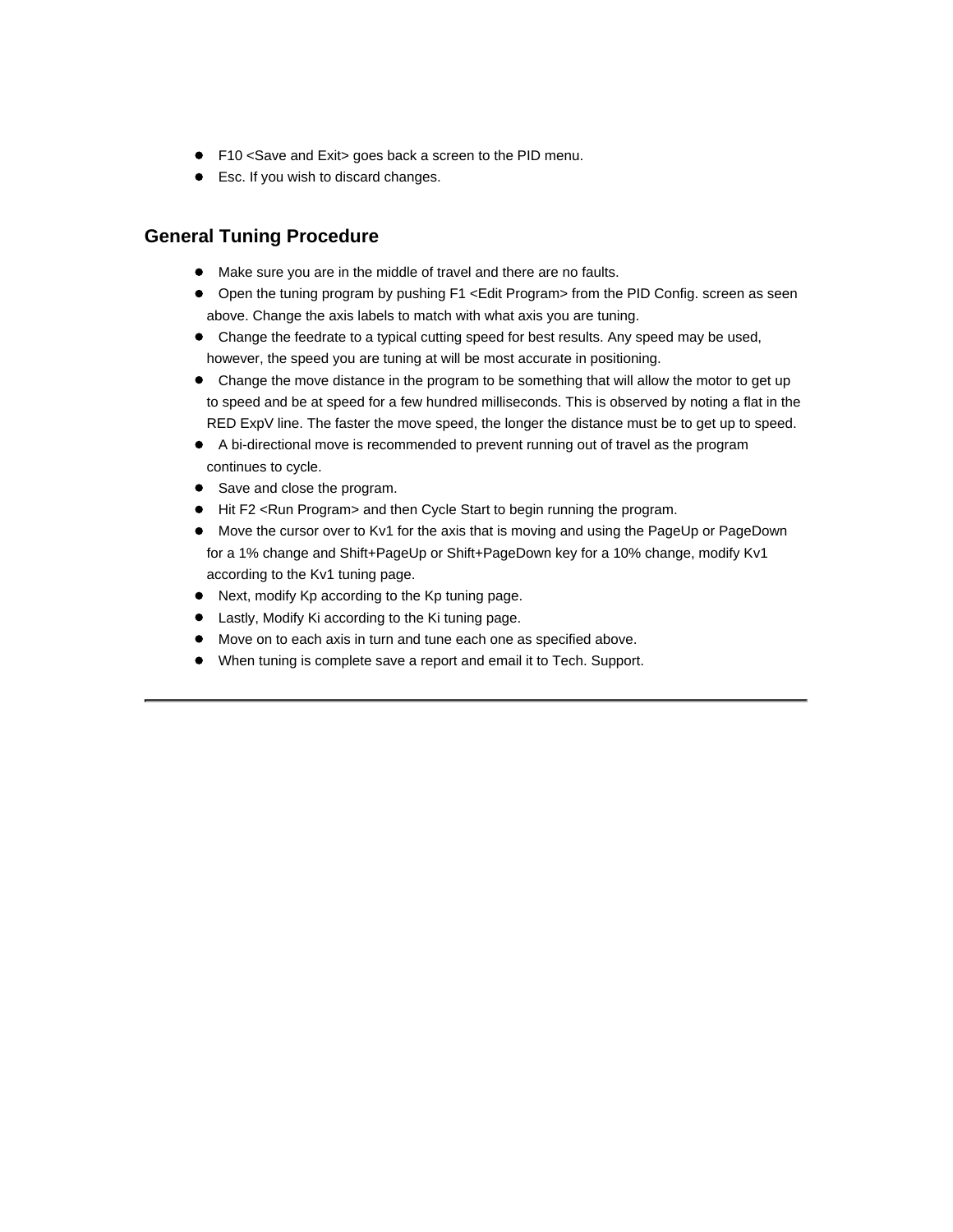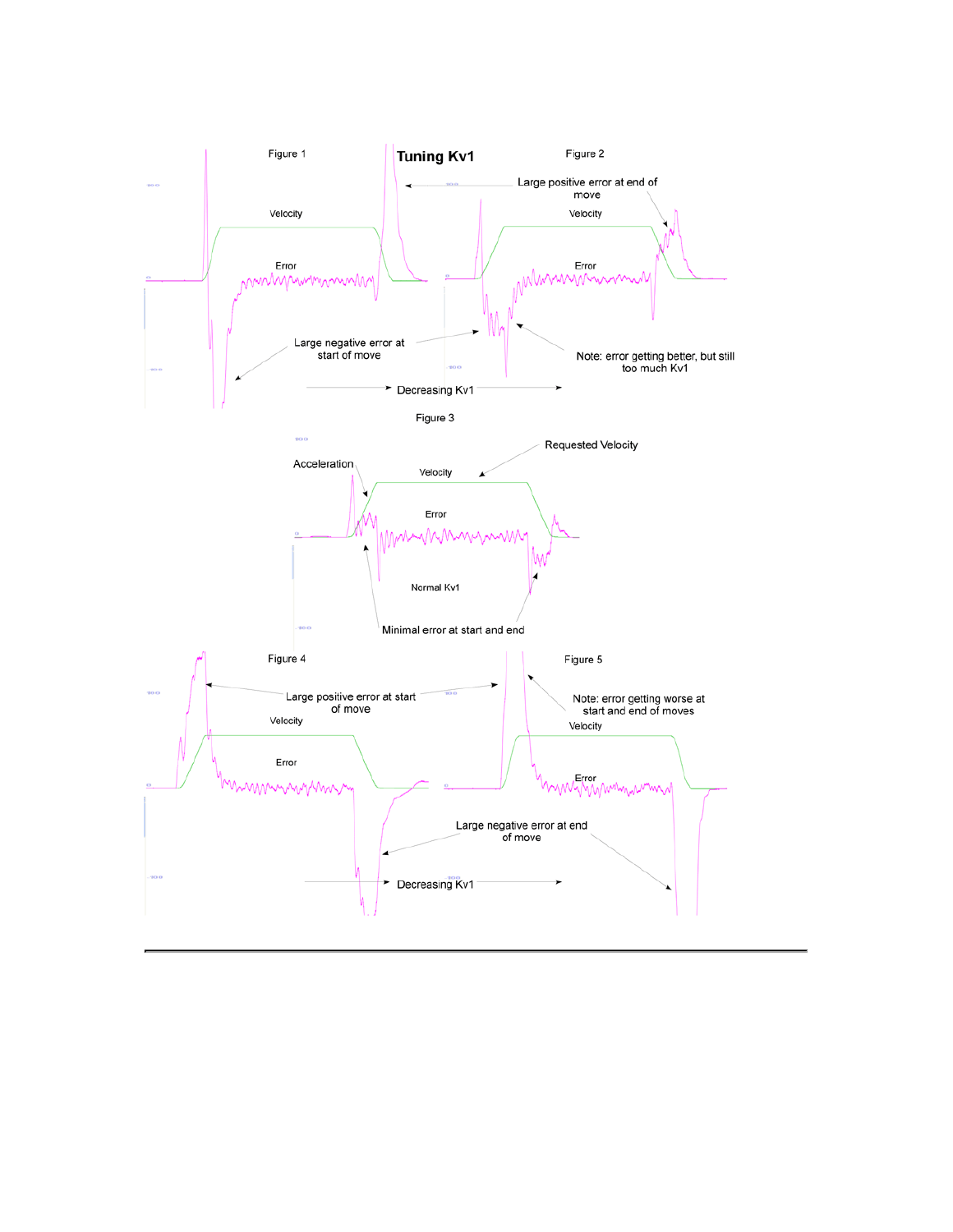![](_page_5_Figure_0.jpeg)